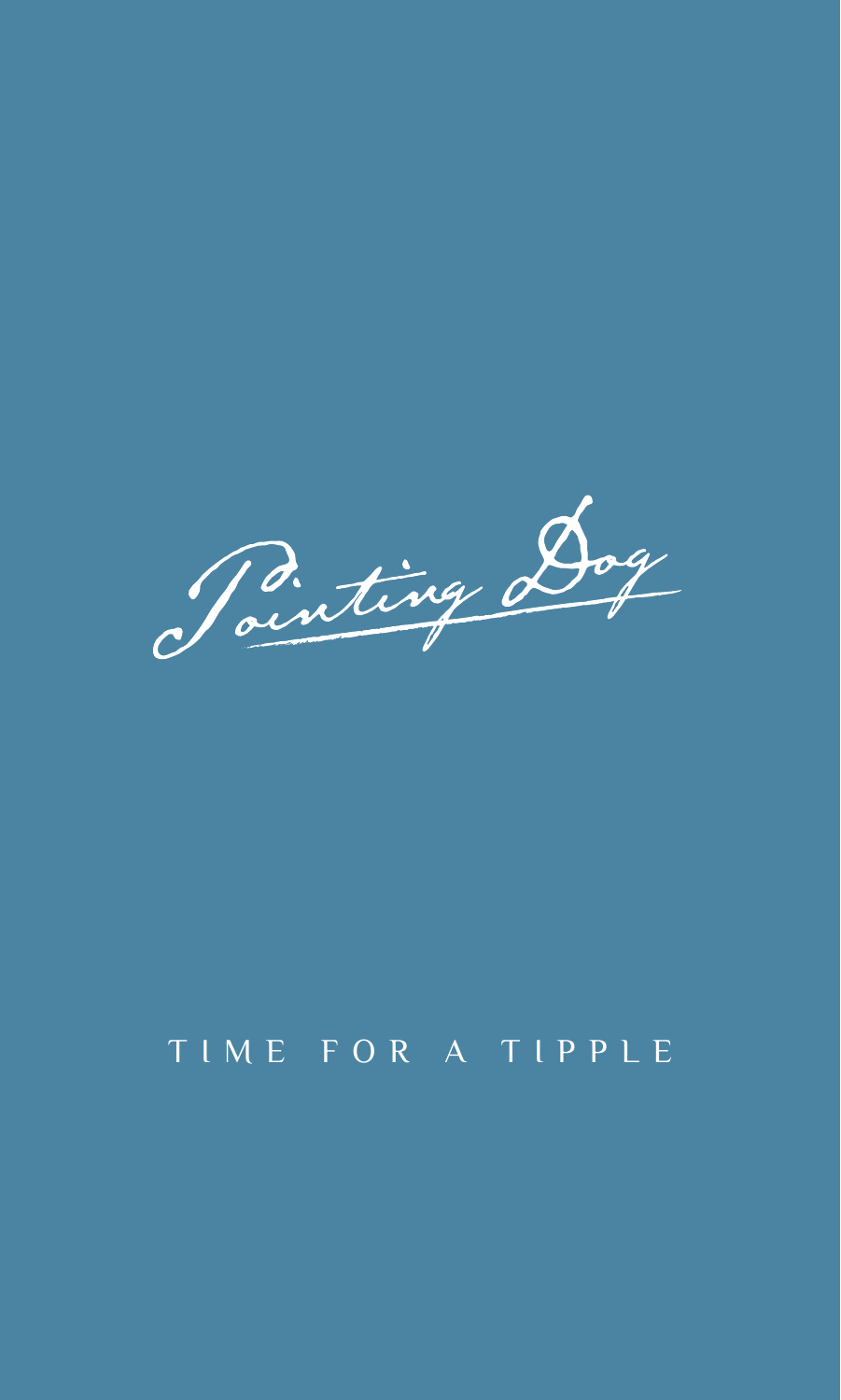# IT'S FIVE O'CLOCK SOMEWHERE...

### COCKTAILS

#### **CLASSICS**

**JUNGLE BIRD** 8.25 *Appleton Estate Signature Blend Rum, Campari, sugar syrup, lime juice, pineapple juice*

**STRAWBERRY & ROSE COSMOPOLITAN** 7.75

*Ketel One Citroen Vodka, Lanique Spirit of Rose, strawberry purée, cranberry juice, lime juice, sugar syrup*

**DISARONNO SOUR** 7.75

*Disaronno Amaretto, lemon juice, sugar syrup, aromatic bitters*

**MOJITO** 7.75

*Bacardi Carta Blanca Rum, mint, lime, sugar syrup, soda. Keep it classic or make it passion fruit or strawberry*

**PEAR OLD - FASHIONED** 7.95 *Woodford Reserve Bourbon, Xanté Cognac & Pear Liqueur, Angostura Bitters, sugar syrup*

**PORNSTAR MARTINI** 8.50 *Stoli Vanil Vodka, passion fruit purée, lemon juice and bitters, shaken and served with a shot of Prosecco*

**ESPRESSO MARTINI** 8.50

*Stoli Vanil Vodka, Kahlúa coffee liqueur, espresso*

**WHITE CHOCOLATE FLAT WHITE MARTINI** 8.50

*Baileys Original Irish Cream, white chocolate liqueur, espresso*

**BRAMBLE** 8.25

*Bombay Bramble Gin, Chambord, blackberries, blueberries, sugar syrup, lemon juice*

**NEGRONI** 7.75

*Warner's Dry Gin, Campari, Martini Rosso*

**HEMINGWAY DAIQUIRI** 7.95

*Bacardi Carta Blanca Rum, Giffard Grapefruit Liqueur, Giffard Maraschino, lime juice, sugar syrup*

**PASSION FRUIT MARGARITA** 8.50 *El Jimador Tequila, Cointreau, lime juice, passion fruit purée*

#### **SPARKLING**

**APEROL SPRITZ** 8.00 *Aperol, Prosecco, soda*

**STRAWBERRY BELLINI** 7.50 *Prosecco, strawberry purée* 

**WINTER SPRITZ** 7.75 *Sipsmith Sloe, Aperol, Fever-Tree Italian Blood Orange Soda*

**ELDERFLOWER SPRITZ** 7.95 *St. Germain, Fever-Tree White Grape & Apricot Soda, mint*

WE ALSO HAVE A RANGE OF NON-ALCOHOLIC COCKTAILS, **PLEASE SEE OUR SELECTION UNDER SOFT DRINKS**

Our bar boasts an expertly crafted list of classic cocktails alongside rows of boutique spirits and a range of world beers on tap and in the fridges. Guest ales often make an appearance and we haven't forgotten about a few non-alcoholic concoctions too.

#### ASK ABOUT OUR SPECIALS

If you have an allergy or intolerance, please speak to a team member before you order your drink.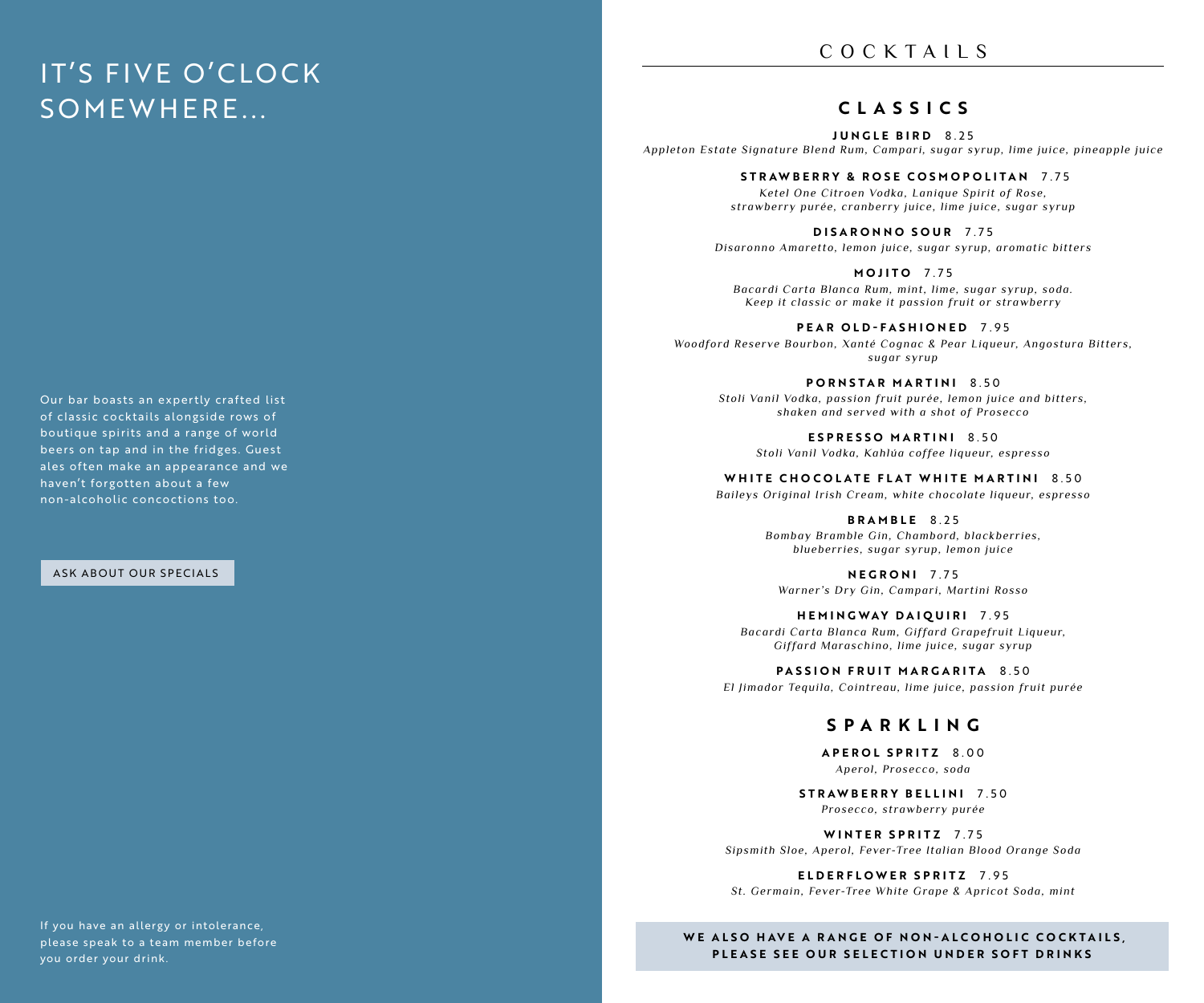# GIN & TONICS

*We've handpicked some of our favourite gins & paired them with our recommended tonics to enhance their flavours.* 

### **B R I T I S H CLASSICS**

**SIPSMITH LONDON DRY GIN** *Pair with Fever-Tree Refreshingly Light Tonic Water*

**HENDRICK'S LUNAR GIN** *Pair with Fever-Tree Mediterranean Tonic Water* 

**TANQUERAY LONDON DRY GIN** *Pair with London Essence Co.* 

*Indian Tonic Water*

**CHASE GB** *Pair with London Essence Co. Grapefruit & Rosemary Tonic Water*

**COTSWOLD'S DRY GIN** *Pair with Fever-Tree Indian Tonic Water*

**N O - G & T T A N Q U E R A Y ZERO** *0 % Pair with Fever-Tree Indian Tonic Water*

## **FRUITY**

**SIPSMITH SLOE** *Pair with Fever-Tree Sicilian Lemonade*

WHITLEY NEILL **RASPBERRY GIN** *Pair with Fever-Tree Refreshingly* 

*Light Tonic Water* **WARNER'S RHUBARB**

> *Pair with with London Essence Co. ginger ale*

**PUERTO DE INDIAS STRAWBERRY GIN** *Pair with Fever-Tree* 

*Elderflower Tonic Water*

**MALFY GIN ROSA** *Pair with with Fever-Tree Mediterranean Tonic Water*

### **GIN TWISTS**

*If you're not sure what gin you fancy, try one of our Gin Twists; we've perfectly paired our gin, flavours, mixers & garnishes for you to enjoy!*

| <b>KISS FROM A ROSE</b><br>Martin Miller's Gin, Lanique Spirit of Rose,<br>Fever-Tree Indian Tonic Water, rose petals, lemon | 10.25 |
|------------------------------------------------------------------------------------------------------------------------------|-------|
| SICILIAN SUNSET<br>Warner's Dry Gin, grapefruit liqueur, Fever-Tree Sicilian<br>Lemonade, pink grapefruit                    | 9.50  |
| <b>JUST PEACHY</b><br>Whitley Neill Raspberry Gin, Fever-Tree Refreshingly Light<br>Tonic Water, peach liqueur, berries      | 10.25 |
| <b>BRAMBLE AMBLE</b><br>Bombay Bramble Gin, lemon juice, vanilla syrup, apple juice,<br>Fever-Tree Indian Tonic Water        | 10.25 |

# **FROM AROUND THE WORLD**

**MONKEY 47** *GERMANY*

*Complex and unusual German gin made with 47 botanicals from the Black Forest. Best paired with Fever-Tree Indian Tonic Water*

#### **FOUR PILLARS BLOODY SHIRAZ GIN** *AUSTRALIA*

*An Australian gin that has been steeped in shiraz grapes which add amazing red-fruit notes. Best paired with Fever-Tree Sicilian Lemonade*

#### **BAREKSTEN GIN** *NORWAY*

*Award-winning Norwegian gin made with local herbs, potatoes and berries. Best paired with Fever-Tree Mediterranean Tonic Water*

#### **135 EAST HYOGO DRY GIN** *JAPAN*

*Fragrant Japanese gin distilled with locally sourced botanicals. Best paired with Fever-Tree Refreshingly Light Tonic Water*

# F A N C Y S O M E T H I N G DIFFERENT?

**IF YOU CAN'T FIND WHAT YOU'RE LOOKING FOR, ASK ABOUT OUR SPECIALS**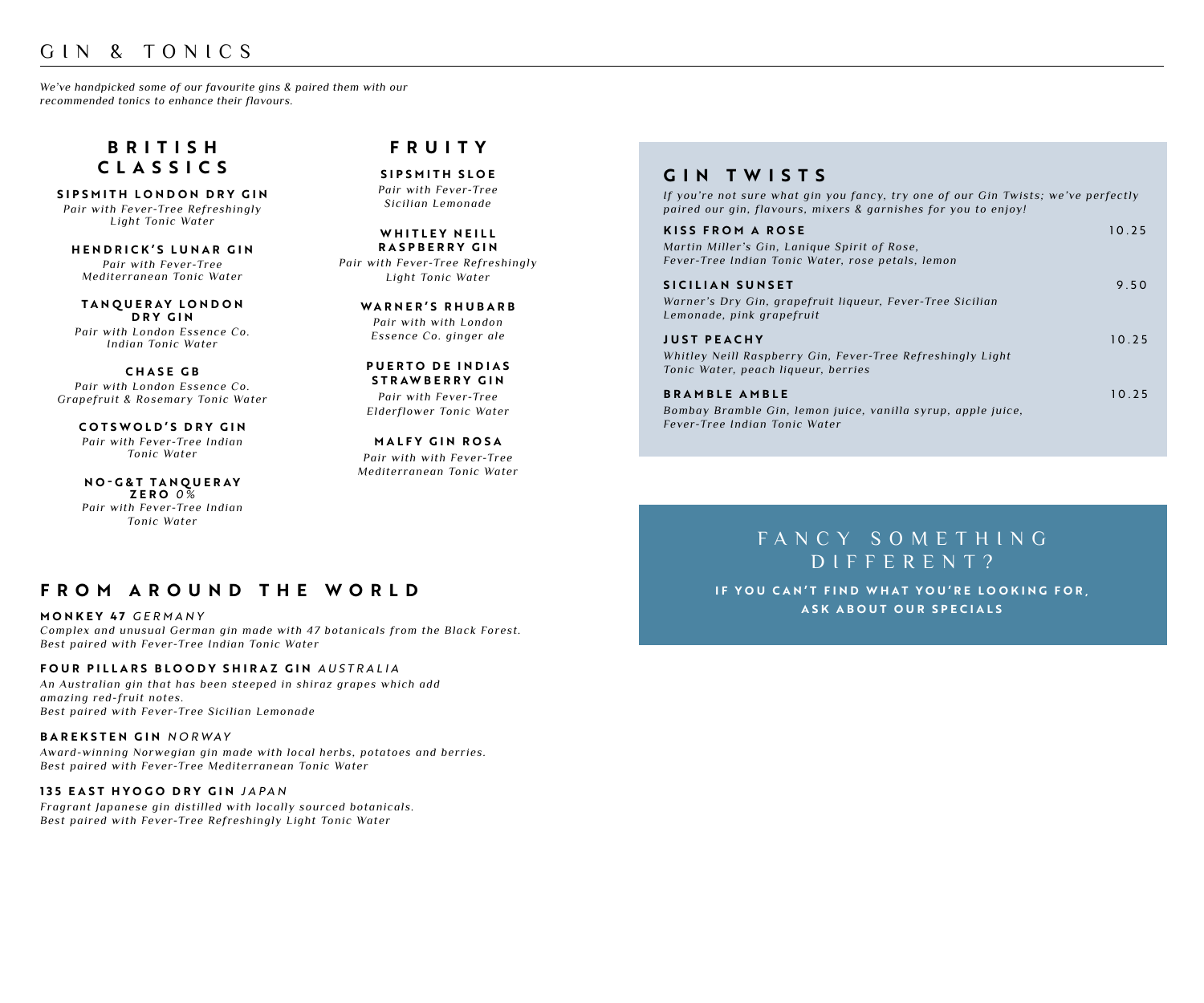# WINES

*Just a little note to let you know that all % ABVs are subject to change with each vintage but we always try to give you the most up to date information on our wines. Our wines are also available in 125ml measures.*

| <b>RED</b>                                                                                                                                                           | <b>175ML / 250ML / BOTTLE</b> |
|----------------------------------------------------------------------------------------------------------------------------------------------------------------------|-------------------------------|
| SANGIOVESE, RUBICONE, EMILIA,<br>ROMAGNA, NOVITÀ ITALY, 12.5%<br>Delicate with softer berries                                                                        | 5.50 / 7.50 / 18.50           |
| LUMARI COLOMBA BIANCA, NERO<br>D'AVOLA SYRAH ITALY, 14%<br>Intense blackberry and violet aromas with a warm and spicy finish                                         | 5.65 / 7.40 / 21.00           |
| MERLOT, VALLE CENTRAL,<br>TIERRA ANTICA CHILE, 13%<br>Sweet & balanced fruit                                                                                         | 6.25 / 8.25 / 20.50           |
| GRENACHE PINOT NOIR, PAYS D'OC,<br><b>TOURNÉE DU SUD FRANCE, 12.5%</b><br>An usual but beautiful blend that is light & fruity                                        | 6.50 / 8.75 / 22.00           |
| TEMPRANILLO CABERNET SAUVIGNON 'EL TIDON', 7.00 / 9.25 / 23.00<br>TIERRA DE CASTILLA, CASA DEL VALLE SPAIN, 13%<br>Spicy, ripe fruits with smooth toasted wood aroma |                               |
| SHIRAZ 'FOUNDSTONE', SOUTH EASTERN<br><b>AUSTRALIA, BERTON VINEYARD AUSTRALIA, 13.5%</b><br>Plum & cherry flavours with a hint of vanilla                            | 7.00 / 9.50 / 23.50           |
| PRIMITIVO 'IL PUMO'.<br>SALENTO, SAN MARZANO ITALY, 13.5%<br>Plums & cherries, full of ripe fruit flavours                                                           | 7.25 / 9.75 / 24.50           |
| RIOJA RESERVA, QUASAR SPAIN, 13.5%<br>Mature red fruits backed with vanilla & spice                                                                                  | 7.50 / 10.00 / 25.00          |
| MALBEC '1300', UCO VALLEY,<br>MENDOZA, ANDELUNA ARGENTINA, 14%<br>Lovely body, dark fruits, cherries & chocolate                                                     | 9.25 / 12.25 / 30.50          |

| WHITE                                                                                                             | <b>175ML / 250ML / BOTTLE</b> |
|-------------------------------------------------------------------------------------------------------------------|-------------------------------|
| <b>PRIMO FIORE BIANCO ITALY, 12%</b><br>Soft, fruity and dry                                                      | 5.50 / 7.50 / 18.50           |
| <b>HAZY VIEW, CHENIN BLANC SOUTH AFRICA, 11.5%</b><br>Peachy notes, slightly off-dry                              | 5.75 / 7.50 / 19.00           |
| LA VOTTE, PINOT GRIGIO ITALY, 12%<br>Fresh & dry                                                                  | 6.50 / 8.50 / 21.50           |
| VIÑA EDMARA, CHARDONNAY CHILE, 13.5%<br>Tropical notes & vibrant flavours                                         | 6.50 / 8.75 / 22.00           |
| SAUVIGNON DE TOURAINE, DOMAINE<br>LES PETITS FAITEAUX FRANCE, 12.5%<br>Charming & dry with lively citrus flavours | 7.50 / 10.00 / 25.00          |
| PICPOUL DE PINET 'TERROIR'<br>GÉRARD BERTRAND FRANCE, 12.5%<br>Rich, citrus fruits & floral notes                 | 8.50 / 11.25 / 28.00          |
| SAINT CLAIR ORIGIN,<br>SAUVIGNON BLANC NEW ZEALAND, 13%<br>Full, crisp & powerful                                 | 9.50 / 12.75 / 32.00          |
| <b>ROSÉ</b>                                                                                                       | 175ML / 250ML / BOTTLE        |
| ZINFANDEL BLUSH, PUGLIA,<br><b>SUNSET POINT ITALY, 11%</b><br>Delicate red berry fruit, medium dry                | 5.75 / 7.75 / 19.50           |
| PINOT GRIGIO BLUSH, VENEZIE,<br>SACCHETTO VINI ITALY, 12%<br>Fresh and fruity with a delicate flavour             | 7.00 / 9.25 / 23.00           |

| SPARKLING & CHAMPAGNES                                                                                                                                      | <b>125ML / BOTTLE</b> |                                                                                                           | <b>BOTTLE</b> |
|-------------------------------------------------------------------------------------------------------------------------------------------------------------|-----------------------|-----------------------------------------------------------------------------------------------------------|---------------|
| FAVOLA PROSECCO DOC ITALY, 11.5%<br>Fresh, dry and fruity                                                                                                   | 7.00 / 28.00          | MOËT & CHANDON BRUT ROSÉ NV FRANCE, 12%<br>Lively and generous with radiant colour and intense fruitiness | 60.00         |
| SACCHETTO, PINOT GRIGIO<br><b>BLUSH SPUMANTE /TALY, 12%</b><br>Pink and fizzy                                                                               | 30.00                 | VEUVE CLICQUOT BRUT NV FRANCE, 12%<br>A brilliant balance of forcefulness and finesses                    | 63.00         |
| BERNARD REMY BRUT CARTE BLANCHE FRANCE, 12%<br>Fresh and fruity with a delicate flavors                                                                     | 10.25 / 45.00         | VEUVE CLICQUOT ROSÉ FRANCE, 12.5%<br>Luxurious, fresh and delicate                                        | 74.00         |
| BERNARD REMY BRUT ROSÉ FRANCE, 12%<br>Elegant and fruity; cellar-aged for four years                                                                        | 50.00                 | DOM PÉRIGNON VINTAGE BLANC FRANCE, 12.5%<br>Seductive and creamy vintage Champagne                        | 150.00        |
| MOËT & CHANDON BRUT IMPÉRIAL NV FRANCE, 12%<br>A perfect blend of Chardonnay, Pinot Noir and Pinot Meunier,<br>creating a balanced and harmonious Champagne | 54.00                 | <b>KRUG GRANDE CUVÉE FRANCE, 12%</b><br>Fresh, fine and crisp with a spicy note                           | 165.00        |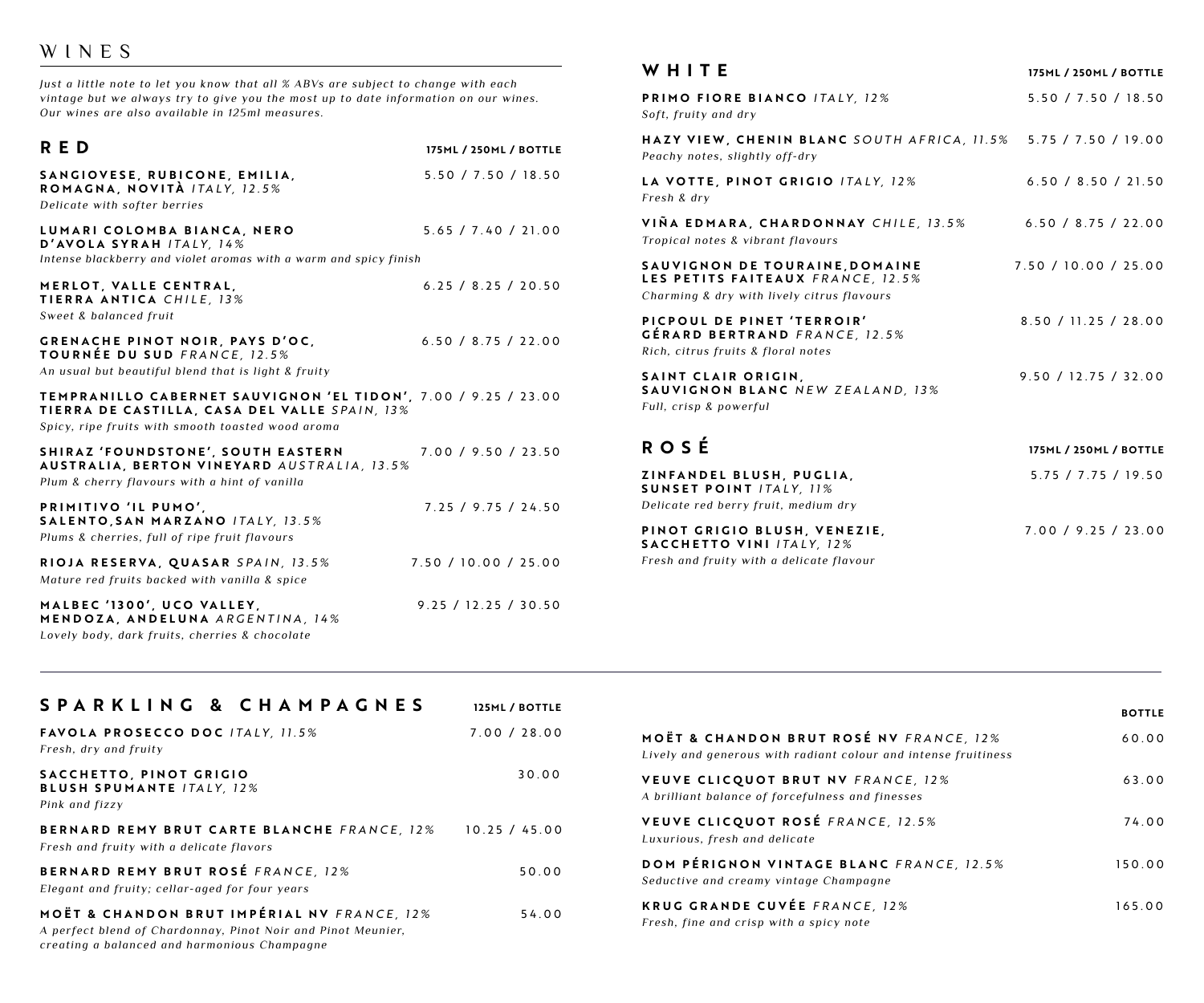### **BOTTLED BEERS**

| <b>BEAVERTOWN GAMMA RAY ENGLAND, 5.4%</b>            | 5.00 |
|------------------------------------------------------|------|
| <b>BLUE MOON USA, 5.4%</b>                           | 4.30 |
| <b>CAMDEN PALE ALE ENGLAND, 4%</b>                   | 4.40 |
| <b>HEINEKEN</b> AMSTERDAM, 5.3%                      | 3.90 |
| PERONI NASTRO AZZURRO ITALY, 5.1%                    | 4.00 |
| <b>GLUTEN FREE PERONI NASTRO AZZURRO ITALY, 5.1%</b> | 4.00 |
| <b>SOL MEXICO, 4%</b>                                | 3.90 |

# DRAUGHT

PLEASE ASK A MEMBER OF OUR TEAM ABOUT **OUR DRAUGHT RANGE**

### **CIDERS**

| <b>BULMERS ORIGINAL ENGLAND, 4.5%</b>                                    | 475 |
|--------------------------------------------------------------------------|-----|
| OLD MOUT CIDER KIWI & LIME /<br>STRAWBERRY & POMEGRANATE NEW ZEALAND, 4% | 485 |
| <b>REKORDERLIG PEAR SWEDEN, 4%</b>                                       | 495 |

### **NO & LOW - ALCOHOL BOTTLES**

| <b>HEINEKEN</b> AMSTERDAM, 0%                    | 2.35 |
|--------------------------------------------------|------|
| LUCKY SAINT ENGLAND, 0.5%                        | 300  |
| <b>OLD MOUT CIDER BERRIES &amp;</b>              | 3.15 |
| <b>CHERRIES - ALCOHOL FREE NEW ZEALAND, 0.0%</b> |      |

# SOFT DRINKS

| <b>FENTIMANS</b><br>Rose lemonade / Cherry cola / Dandelion & burdock                                        | 2.55                    |
|--------------------------------------------------------------------------------------------------------------|-------------------------|
| <b>FIREFLY<sup>TM</sup> JUICES</b><br>Peach & green tea / Kiwi, lime & mint / Bramley apple & ginger         | 2.55                    |
| <b>FEVER-TREE SODA</b><br>Italian Blood Orange Soda / White Grape & Apricot Soda                             | 2.45                    |
| <b>EAGER FRUIT JUICES</b><br>Smooth orange / Cloudy apple / Pineapple / Pink grapefruit / Tomato / Cranberry | 2.55                    |
| THE CRACKER DRINKS CO. JUICES<br>Mango & passion fruit / Cloudy lemonade                                     | 2.55                    |
| <b>BOTTLED PEPSI</b>                                                                                         | 2.55                    |
| <b>BOTTLED DIET PEPSI</b>                                                                                    | 2.45                    |
| <b>BOTTLEGREEN ELDERFLOWER SPARKLING PRESSÉ</b>                                                              | 2.60                    |
| S.PELLEGRINO® SPARKLING WATER                                                                                | SMALL: 2.20 LARGE: 3.75 |
| <b>ACQUA PANNA STILL WATER</b>                                                                               | SMALL: 2.20 LARGE: 3.75 |

# NON-ALCOHOLIC COCKTAILS

| <b>NO-G&amp;T TANQUERAY ZERO 0%</b><br>Pair with Fever-Tree Indian Tonic Water and pink grapefruit                            | 4.25 |
|-------------------------------------------------------------------------------------------------------------------------------|------|
| APPLE & STRAWBERRY VIRGIN MOJITO 0%<br>Apple juice, strawberry purée, sugar syrup, lime, mint, soda                           | 3.95 |
| <b>PASSION FRUIT MARTI-NO 0%</b><br>Mango & passion fruit syrup, vanilla sugar syrup,<br>lime juice, shot of elderflower fizz | 3.95 |
| <b>FLOWER POWER 0%</b><br>Seedlip Spice 94, apple juice, lime juice,<br>sugar syrup, muddled raspberries                      | 5.50 |
| <b>SECRET GARDEN 0%</b><br>Seedlip Garden 108, elderflower cordial,<br>apple juice, ginger ale, basil                         | 5.50 |
| <b>ESPRESSO MARTI-NO 0%</b><br>Seedlip Spice 94, espresso, sugar syrup                                                        | 495  |